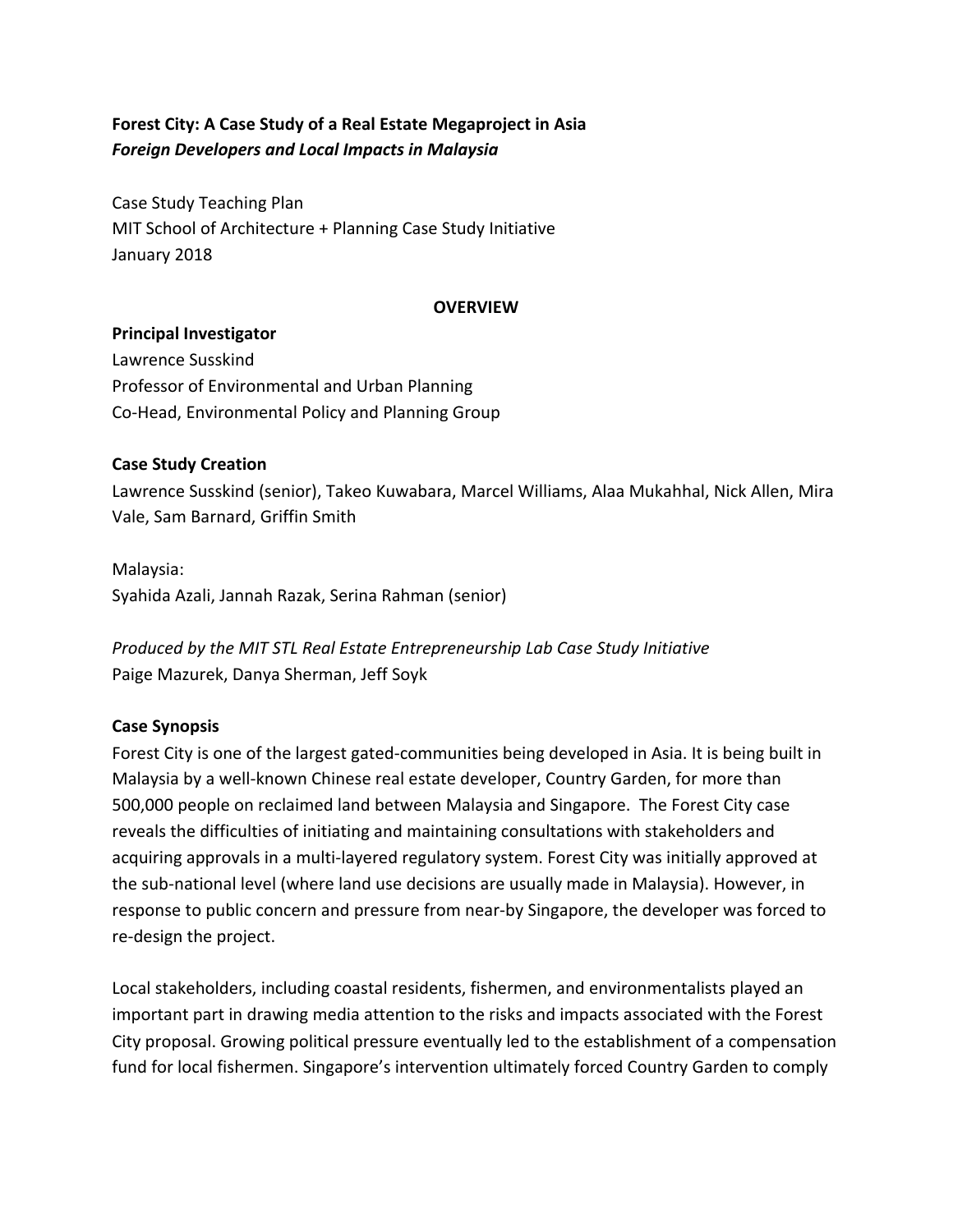with national environmental regulations in Malaysia and led to a substantial scaling down of the initial project design.

Had Country Garden fully appreciated the importance of the complex ecosystems at stake, they could easily have taken steps to protect them. Detailed video interviews within the case study describe the ecological damage caused by the project. More explicit consultation with local stakeholders would have enabled Country Garden to avoid the substantial costs associated with the stop work order that was imposed by the Courts and the complete redesign that followed.

Country Garden subsequently adopted green design as its marketing and branding strategy. By committing to idea of sustainability, Country Garden hoped to set itself apart from its competitors. The case study shows that there is a clear tension between the demands of a short-term development strategy driven by the desire to generate a positive cash flow as quickly as possible, and a long-term socially responsible sustainable development strategy that aims to retain residents (rather than out-of-country buyers seeking to flip their units as soon as they can make a profit) and ensure that ecosystem services are protected.

### **Target Group**

This case is appropriate for graduate students in urban planning, environmental planning, real estate development, and architecture.

## **Learning Objectives**

This case study illustrates how and why developers involved in large-scale projects, particularly outside their own country, should engage with local stakeholders to ensure that they understand the full array of ecosystem services that might be harmed if design and development are not handled properly. The Forest City case presents a detailed portrait, from many perspectives, of what socially responsible real estate development entails.

## **USING THE CASE STUDY**

The case study is only available online, presented in a new interactive multimedia format being pioneered by the MIT Case Study Initiative. The case study is designed to be accessed through the Google Chrome browser only. Chrome can be downloaded free of charge <u>here.</u><sup>1</sup>

The case study should take students an average of 60 minutes to complete. It is suggested that professors/instructors assign the case as pre-work to be completed in advance of an in-class discussion and workshop.

 <sup>1</sup> https://www.google.com/chrome/browser/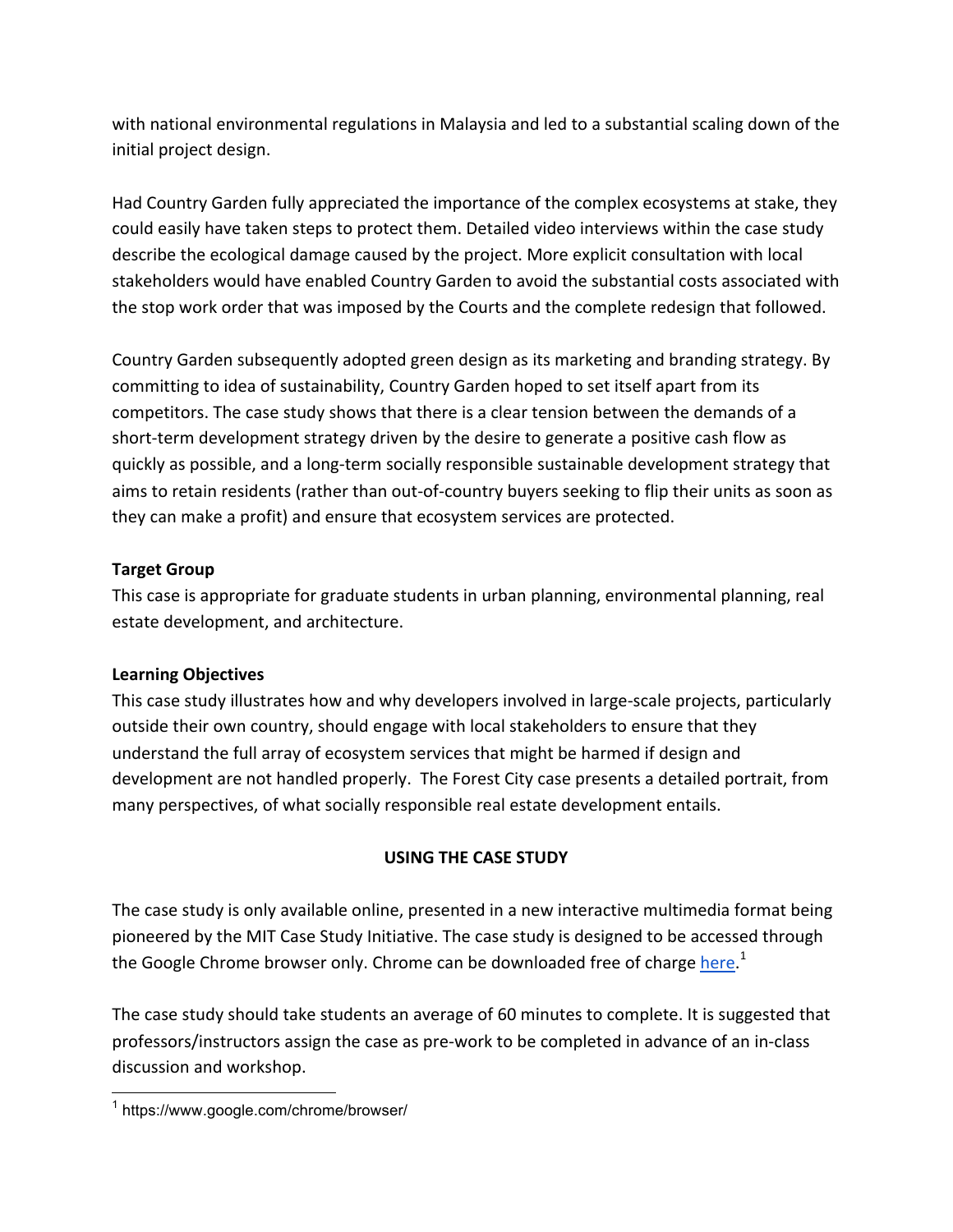### **Navigation Instructions:**

After a brief user tutorial, students should click "Begin" to start. A short video, taken from local news, will begin playing automatically. Students will then move through the case using the main navigation buttons at the bottom center of the window. Clicking "Next" will move students to the following chapter, while clicking "Prev" will take them to the previous chapter. Each chapter contains a piece of "core" media, which is full screen, and a series of pieces of supplemental, or "tiered" media, which can be accessed by clicking on the icons on the top right hand of the window. Each chapter contains different pieces of "core" and "tiered" media as outlined below.

Clicking on the button between "Prev" and "Next" will show a menu of the Chapters in order, and when hovering over each piece of core media, the tiers associated with each of them will appear.

Since the case study is in beta version, several functions are still being developed - including Closed Captioning, the "All Media" button, and a few others.

| Chapter | Core Media                               | <b>Tiered Media</b>                                              |
|---------|------------------------------------------|------------------------------------------------------------------|
| 1       | Case Introduction<br>Text                | Infographic - Business Times<br><b>PDF</b>                       |
|         |                                          | Forest City Master Plan<br>Animated Map $-0.34$                  |
|         |                                          | <b>Forest City Promotional</b><br>Video<br>Video $-5:39$         |
|         |                                          | <b>Country Garden Pacific View</b><br>Website<br>Link to website |
|         |                                          | Chapter 1 Media Coverage<br><b>PDF</b>                           |
| 2       | <b>Political and Economic</b><br>Context | Report: Capitalizing on<br>Iskandar Malaysia's Growth            |

### **Case Outline**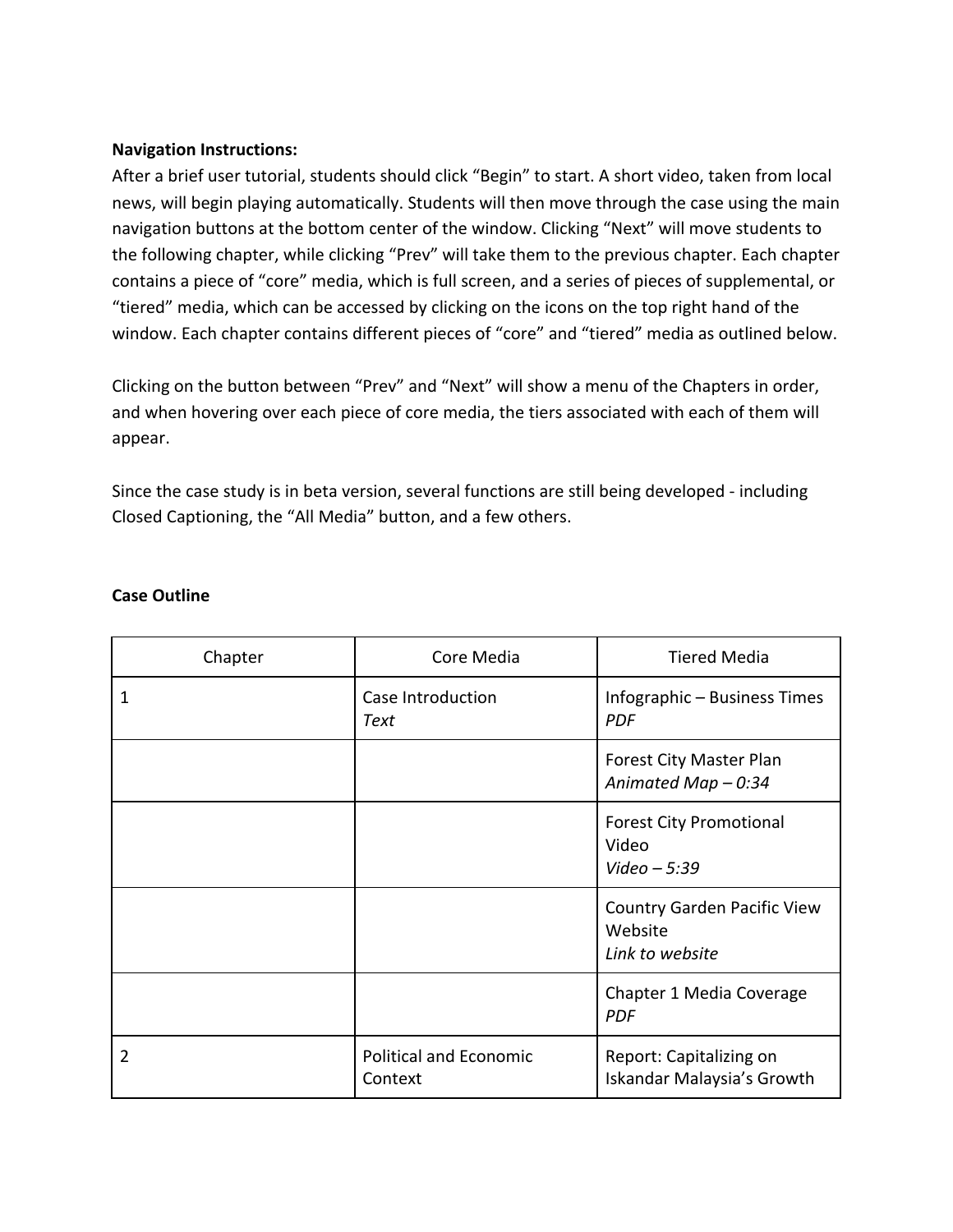|         | <b>Text</b>                                                    | <b>PDF</b>                                                                                                             |  |
|---------|----------------------------------------------------------------|------------------------------------------------------------------------------------------------------------------------|--|
|         |                                                                | Western Johor Map<br>Animated Map - 0:55                                                                               |  |
|         |                                                                | <b>Detailed Environmental</b><br><b>Impact Asssessment Timeline</b><br><b>Interactive Timeline</b>                     |  |
|         |                                                                | Chapter 2 Media Coverage<br><b>PDF</b>                                                                                 |  |
| 3       | <b>Environmental Context and</b><br>Regulations<br><b>Text</b> | Interrupting a Fragile<br>Ecoystem<br>Video $-3:12$                                                                    |  |
|         |                                                                | Remembering the Landscape<br>Audio $-2:44$                                                                             |  |
|         |                                                                | <b>Reports: DOE Environmental</b><br>Requirements & DOE EIA<br>Procedure and Requirements<br>in Malaysia<br><b>PDF</b> |  |
|         |                                                                | Report: DOE EIA Guidelines<br>for Coastal and Land<br>Reclamation<br><b>PDF</b>                                        |  |
|         |                                                                | Report: 2011 IRDA Shoreline<br>Management Plan<br><b>PDF</b>                                                           |  |
|         |                                                                | Chapter 3 Media Coverage<br><b>PDF</b>                                                                                 |  |
|         |                                                                | Kazanah Mangrove Brochure<br><b>PDF</b>                                                                                |  |
| Quiz #1 |                                                                |                                                                                                                        |  |
| 4       | The Stop Work Order<br><b>Text</b>                             | The Fishing Community:<br>Feeling the Effects of<br>Reclamation<br>Video $-6:01$                                       |  |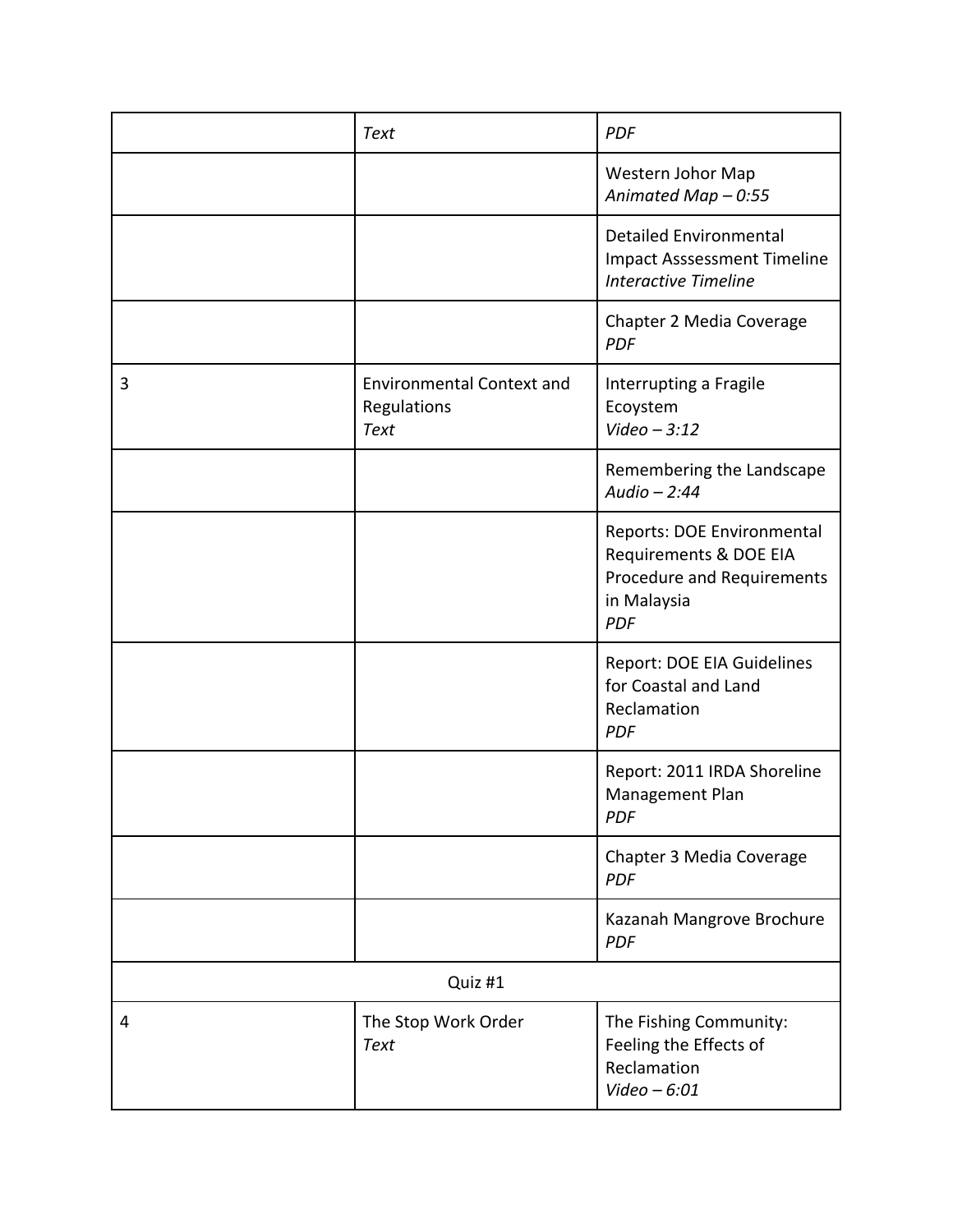|                |                                                                                                         | Press Release: Transcript of<br>Senior Minister of State for<br><b>Foreign Affairs</b><br><b>PDF</b> |  |
|----------------|---------------------------------------------------------------------------------------------------------|------------------------------------------------------------------------------------------------------|--|
|                |                                                                                                         | <b>Fisherman Compensation</b><br>Contract<br><b>PDF</b>                                              |  |
|                |                                                                                                         | Chapter 4 Media Coverage<br><b>PDF</b>                                                               |  |
| 5              | <b>Country Garden Pacificview's</b><br>Concessions and the<br><b>Kampong Pok Meeting</b><br><b>Text</b> | The Kamong Ponk Meeting<br>Video $-10:33$                                                            |  |
|                |                                                                                                         | Press Release: Disagreement<br>with the Proposed Forest City<br>Project<br><b>PDF</b>                |  |
|                |                                                                                                         | Chapter 5 - Media Coverage<br><b>PDF</b>                                                             |  |
| 6              | Responses to the DEIA<br><b>Text</b>                                                                    | Country Garden's Reaction to<br>the DEIA<br>Video $-3:38$                                            |  |
|                |                                                                                                         | <b>DEIA Executive Summary</b><br><b>PDF</b>                                                          |  |
|                |                                                                                                         | Chapter 6 Media Coverage<br><b>PDF</b>                                                               |  |
| Quiz #2        |                                                                                                         |                                                                                                      |  |
| $\overline{7}$ | <b>Greening Forest City</b><br><b>Text</b>                                                              | Defining a "Green City"<br>Video $-5:37$                                                             |  |
|                |                                                                                                         | Sasaki Forest City Master Plan<br><b>Slideshow of Drawings</b>                                       |  |
|                |                                                                                                         | Chapter 7 Media Coverage<br><b>PDF</b>                                                               |  |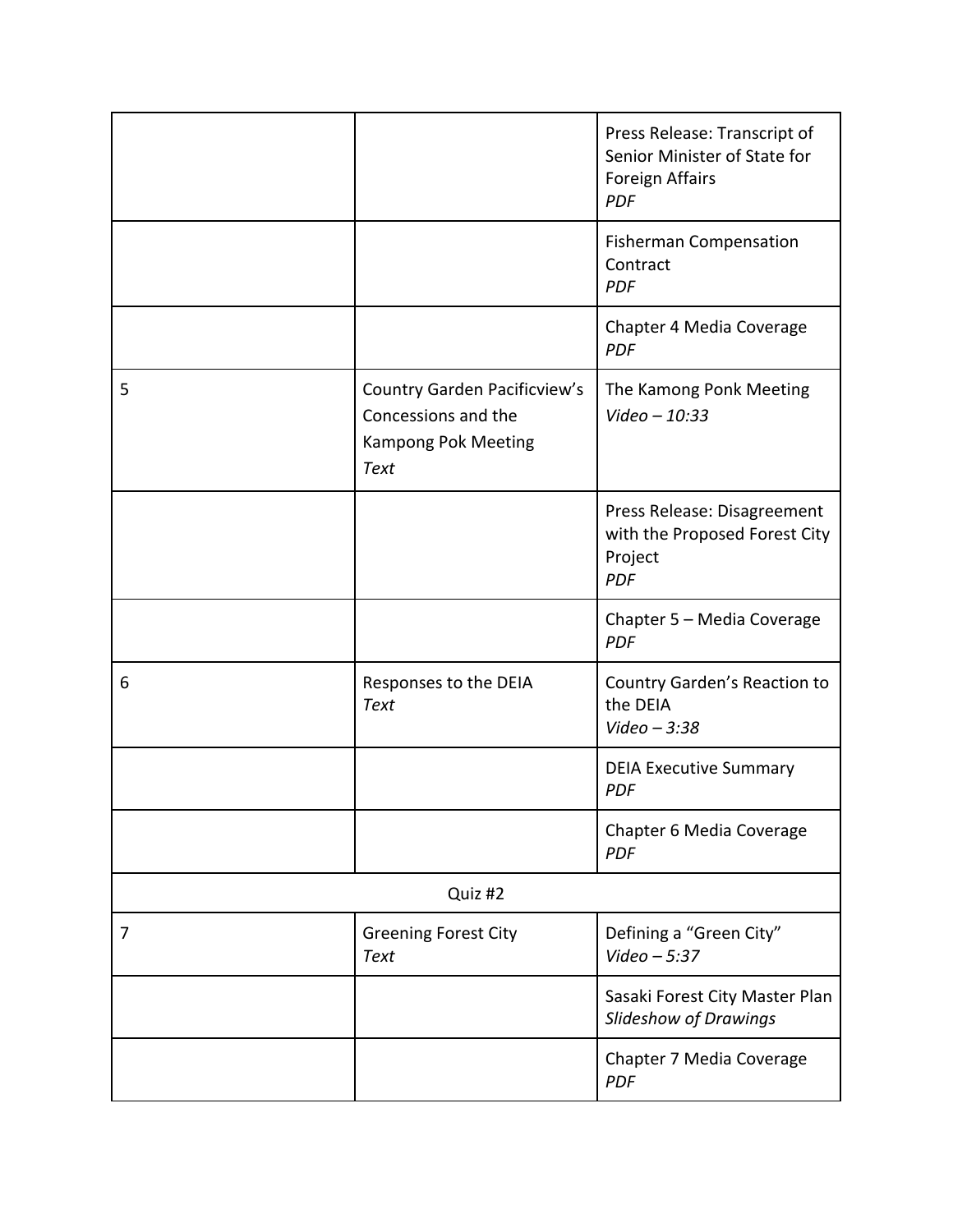| l 8              | The Future of Forest City<br>Text | <b>Chapter 8 Media Coverage</b><br><b>PDF</b> |  |  |
|------------------|-----------------------------------|-----------------------------------------------|--|--|
| Quiz #3          |                                   |                                               |  |  |
| Acknowledgements |                                   |                                               |  |  |